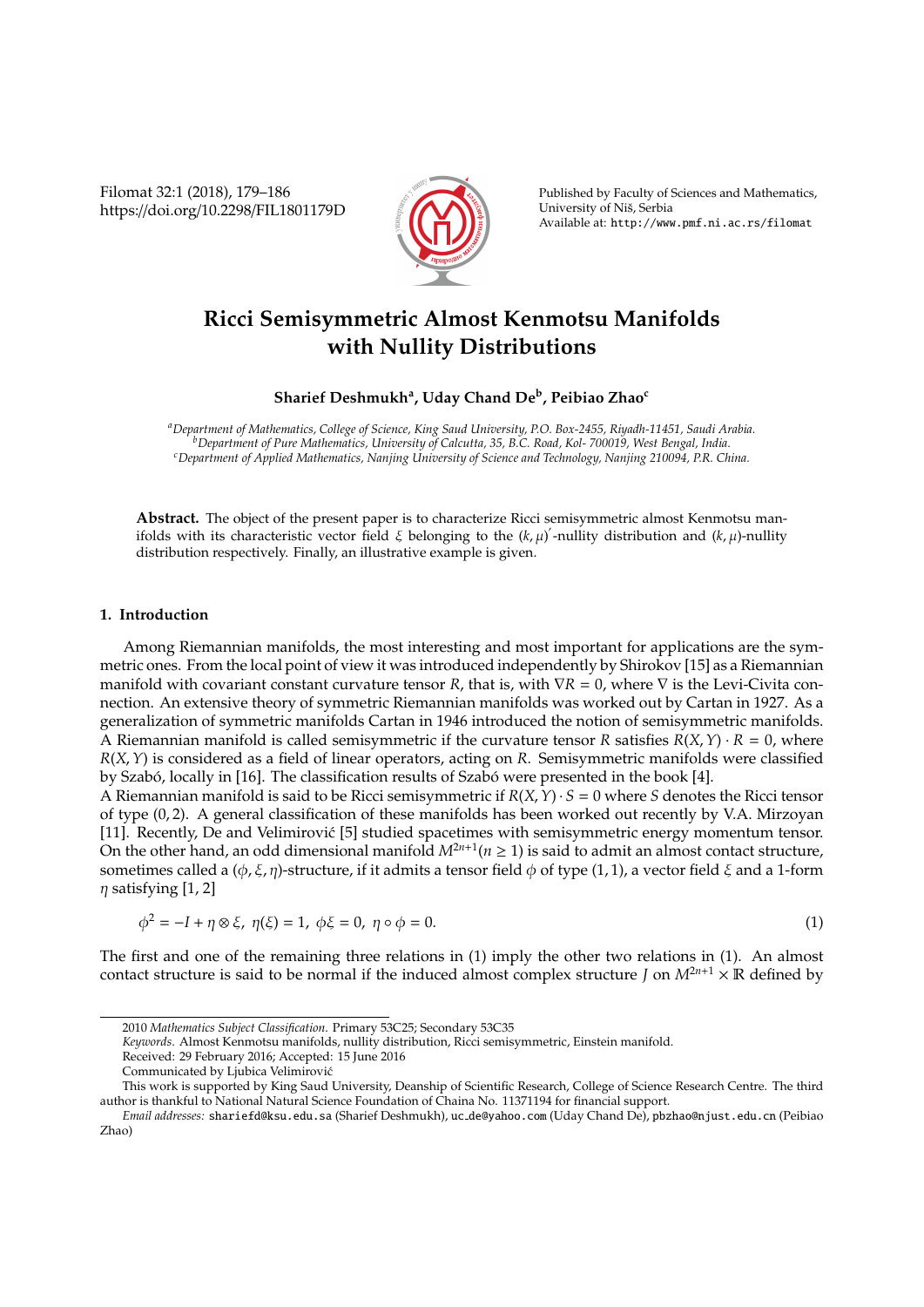$J(X, f\frac{d}{dt}) = (\phi X - f\xi, \eta(X)\frac{d}{dt})$  is integrable, where *X* is tangent to *M*, *t* is the coordinate of **R** and *f* is a smooth function on  $M^{2n+1} \times \mathbb{R}$ . Let q be a compatible Riemannian metric with  $(\phi, \xi, \eta)$ , that is,

$$
g(\phi X, \phi Y) = g(X, Y) - \eta(X)\eta(Y)
$$
\n(2)

or equivalently,

$$
g(X, \phi Y) = -g(\phi X, Y)
$$
 and  $g(X, \xi) = \eta(X)$ 

for all vector fields *X*,  $Y \in \chi(M)$  = the set of all differentiable vector fields on *M*.

A Kenmotsu manifold [10] can be defined as a normal almost contact metric manifold such that  $d\eta = 0$ and  $d\Phi = 2\eta \wedge \Phi$  where  $\Phi = g(X, \phi Y)$ . It is well known that Kenmotsu manifolds can be characterize by  $(\nabla_X \phi)Y = q(\phi X, Y) - \eta(Y)\phi X$ , for any vector fields *X*, *Y*, *Z*.

Recently in ([7],[8],[12],[13]), almost contact metric manifolds such that  $\eta$  is closed and  $d\Phi = 2\eta \wedge \Phi$ are studied and they are called almost Kenmotsu manifolds. Obviously, a normal almost Kenmotsu manifold is a Kenmotsu manifold. In [6] G. Dileo and A.M. Pastore studied locally symmetric almost Kenmotsu manifolds. Moreover almost Kenmotsu manifolds satisfying some nullity conditions were also investigated by G. Dileo and A.M. Pastore [7]. Also for more results on  $(k, \mu)'$ -nullity distribution and  $(k, \mu)$ nullity distribution on almost Kenmotsu manifolds, we refer to A.M. Pastore and V. Saltarelli ([12],[13]). In recent papers ([17],[18],[19],[20]) Y. Wang and X.M. Liu study almost Kenmotsu manifolds with nullity distributions. In [18] Y. Wang and X.M. Liu study  $\xi$ -Riemannian semisymmetric almost Kenmotsu manifolds satisfying  $(k, \mu)'$ -nullity distribution and  $(k, \mu)$ -nullity distribution. Since semisymmetry  $(R \cdot R = 0)$  implies Ricci semisymmetry  $(R \cdot S = 0)$ , but the converse is not true, in general, in the present paper we generalize the results of [18] and [6].

The paper is organized as follows:

In section 2, some basic results of almost Kenmotsu manifolds are given. Section 3 deals with Ricci semisymmetic almost Kenmotsu manifolds with  $\xi$  belonging to  $(k, \mu)'$ -nullity distribution. In the next section we consider Ricci semisymmetric almost Kenmotsu manifolds with ξ belonging to the (*k*, µ)-nullity distribution. As a consequence of these results we obtain several corollaries. Finally, an illustrative example is given.

## **2. Almost Kenmotsu Manifolds**

Let  $M^{2n+1}$  be an almost Kenmotsu manifold with structure  $(\phi, \xi, \eta, g)$ . Let  $h = \frac{1}{2}E_{\xi}\phi$  on an almost Kenmotsu manifold, where £ is the Lie differentiation. We denote by  $l = R(\cdot, \xi)\xi$ . The two (1, 1)- type tensor *l* and *h* are symmetric and satisfy [12]

$$
h\xi = 0, l\xi = 0, tr(h) = 0, tr(h\phi) = 0, h\phi + \phi h = 0.
$$
\n(3)

Also we have the following results

$$
\nabla_X \xi = -\phi^2 X - \phi h X,\tag{4}
$$

$$
\phi l \phi - l = 2(h^2 - \phi^2),\tag{5}
$$

$$
R(X,Y)\xi = \eta(X)(Y + h'Y) - \eta(Y)(X + h'X) + (\nabla_X h')Y - (\nabla_Y h')X,
$$
\n(6)

where  $h' = h \circ \phi$ .

Finally, we recall the definition of the nullity distribution. D.E. Blair, T. Koufogiorgos and B.J. Papantoniou [3] introduced (*k*, μ)-nullity distribution on a contact metric manifold ( $M^{2n+1}$ , φ, ξ, η, g), which is defined for any  $p \in M^{2n+1}$  as follows:

$$
N_p(k, \mu) = \{ Z \in T_p M : R(X, Y)Z = k[g(Y, Z)X - g(X, Z)Y] + \mu[g(Y, Z)hX - g(X, Z)hY] \},
$$
\n(7)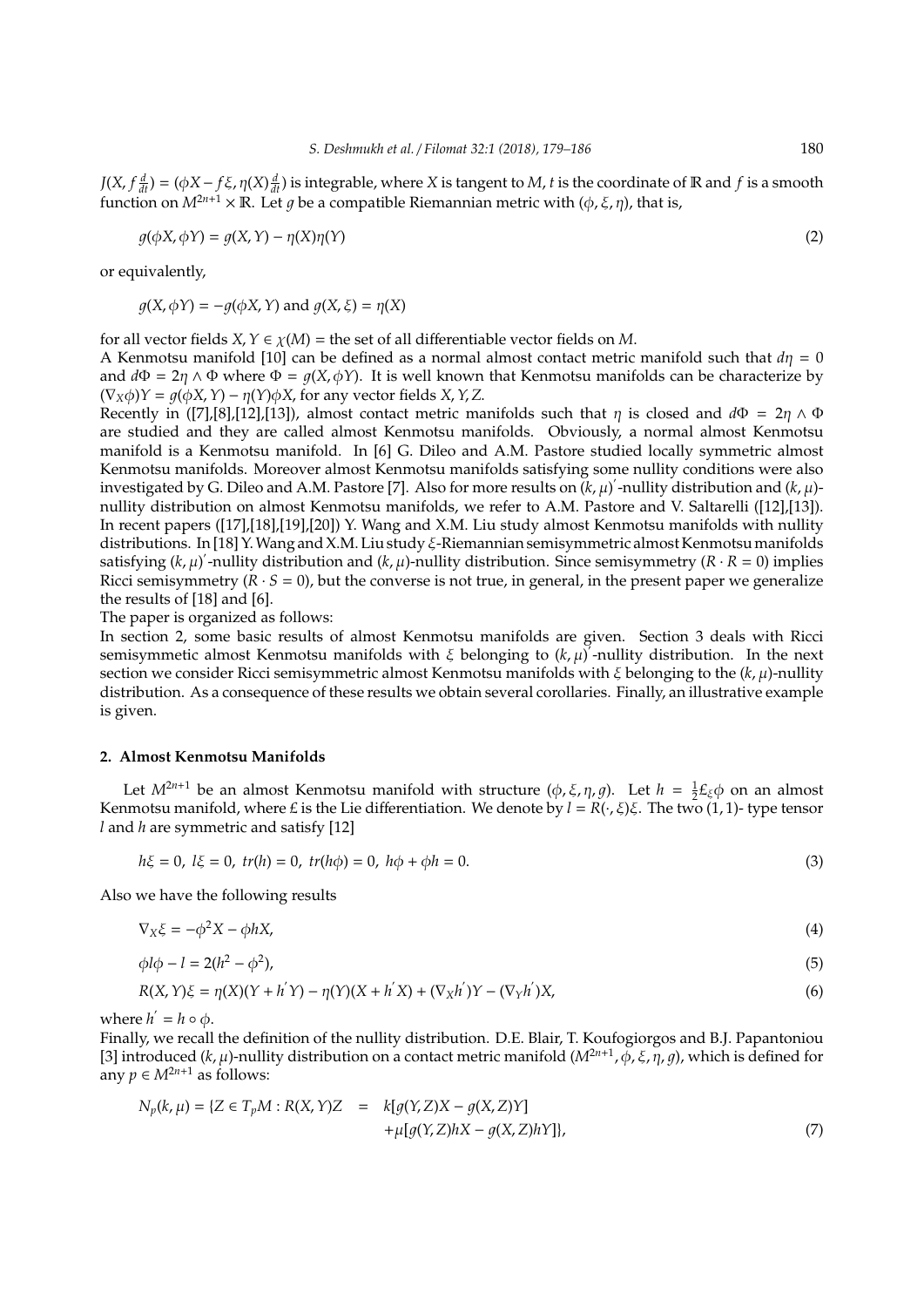where  $h = \frac{1}{2}E_{\xi}\phi$  and  $(h, k) \in \mathbb{R}^2$ .

In [7], G. Dileo and A.M. Pastore introduced the notion of  $(k, \mu)'$ -nullity distribution on an almost Kenmotsu manifold  $(M^{2n+1}, \phi, \xi, \eta, g)$ , which is defined for any  $p \in M^{2n+1}$  as follows:

$$
N_p(k, \mu)' = \{ Z \in T_p M : R(X, Y)Z = k[g(Y, Z)X - g(X, Z)Y] + \mu[g(Y, Z)h'X - g(X, Z)h'Y] \},
$$
\n(8)

where  $h' = h \circ \phi$  and  $(k, \mu) \in \mathbb{R}^2$ .

# **3.** ξ **Belongs to the (***k*, µ**)** 0 **-Nullity Distribution**

In this section we consider an almost Kenmotsu manifold with  $\xi$  belonging to the  $(k,\mu)'$ -nullity distribution and we recall some results stated in [7]. From (8) we have

$$
R(X,Y)\xi = k[\eta(Y)X - \eta(X)Y] + \mu[\eta(Y)h'X - \eta(X)h'Y],
$$
\n(9)

where  $(k, \mu) \in \mathbb{R}^2$ . We denote by  $\mathfrak D$  the contact distribution defined by  $\mathfrak D = \ker(\eta) = \text{Im}(\phi)$ . Replacing *Y* by  $\xi$ in (9) gives  $IX = k(X - \eta(X)\xi) + \mu h'X$ . Using (1) and (3) in the above equation we obtain

 $\phi \, l \phi \, X = -k(X - \eta(X)\xi + \mu h'X).$ 

Substituting the above equation in (5) gives

$$
h'^2 = (k+1)\phi^2 \quad (\Leftrightarrow h^2 = (k+1)\phi^2). \tag{10}
$$

Now let  $X \in \mathfrak{D}$  be the eigen vector of  $h'$  corresponding to the eigen value  $\lambda$ . Then from (10) it follows that  $\lambda^2 = -(k+1)$ . Hence  $k \leq -1$  and  $\lambda = \pm \sqrt{-k-1}$ . We denote the eigenspaces associated with *h*' by [ $\lambda$ ]' and [- $\lambda$ ]' corresponding to the eigen value  $\lambda \neq 0$  and - $\lambda$  of *h*' respectively. Before proving our main theorem, we state the following result due to G. Dileo and A.M. Pastore [6, Prop. 4.3].

**Lemma 3.1.** Let  $(M^{2n+1}, \phi, \xi, \eta, g)$  be an almost Kenmotsu manifold such that  $\xi$  belongs to the  $(k, \mu)'$ -nullit<u>y distri</u>*bution and*  $h' \neq 0$ . Then  $k < -1$ ,  $\mu = -2$  and Spec ( $h'$ ) = {0,  $\lambda$ ,  $-\lambda$ }, with 0 as simple eigen value and  $\lambda = \sqrt{-k-1}$ . *The distribution* [ξ] ⊕ [λ]' and  $\left[-\lambda\right]$ ' are integrable with totally umbilical leaves, respectively. Furthermore, the *sectional curvature are given as following:*

- *(a) K*(*X*, ξ) = *k* − 2λ *if X* ∈ [λ] *and*  $K(X, \xi) = k + 2\lambda \text{ if } X \in [-\lambda]$
- (b)  $K(X, Y) = k 2\lambda$  *if*  $X, Y \in [\lambda]'$ ;  $K(X, Y) = k + 2\lambda$  *if*  $X, Y \in [-\lambda]$ <sup>*and*</sup>  $K(X, Y) = -(k + 2)$  *if*  $X \in [\lambda]'$ ,  $Y \in [-\lambda]'$ ,
- *(c) M*2*n*+<sup>1</sup> *has constant negative scalar curvature r* = 2*n*(*k* − 2*n*).

**Theorem 3.2.** Let  $(M^{2n+1}, \phi, \xi, \eta, g)$  be an almost Kenmotsu manifold with  $\xi$  belonging to the  $(k, \mu)'$ -nullity dis $t$ ribution and  $h' \neq 0$ . If  $M^{2n+1}$  is Ricci semisymmetric, then either  $M^{2n+1}$  is locally isometric to the Riemannian *product of an* (*n* + 1)*-dimensional manifold of constant sectional curvature* −4 *and a flat n-dimensional manifold, or the manifold is an Einstein manifold.*

*Proof.* From (9) we get on contraction by using (3),

$$
S(X,\xi) = 2nk\eta(X). \tag{11}
$$

We suppose that the manifold is Ricci semisymmetric. Then  $(R(X, Y) \cdot S)(U, V) = 0$  for all vector fields *X*,*Y*, *U*, *V*, which implies

$$
S(R(X, Y)U, V) + S(U, R(X, Y)V) = 0.
$$
\n
$$
(12)
$$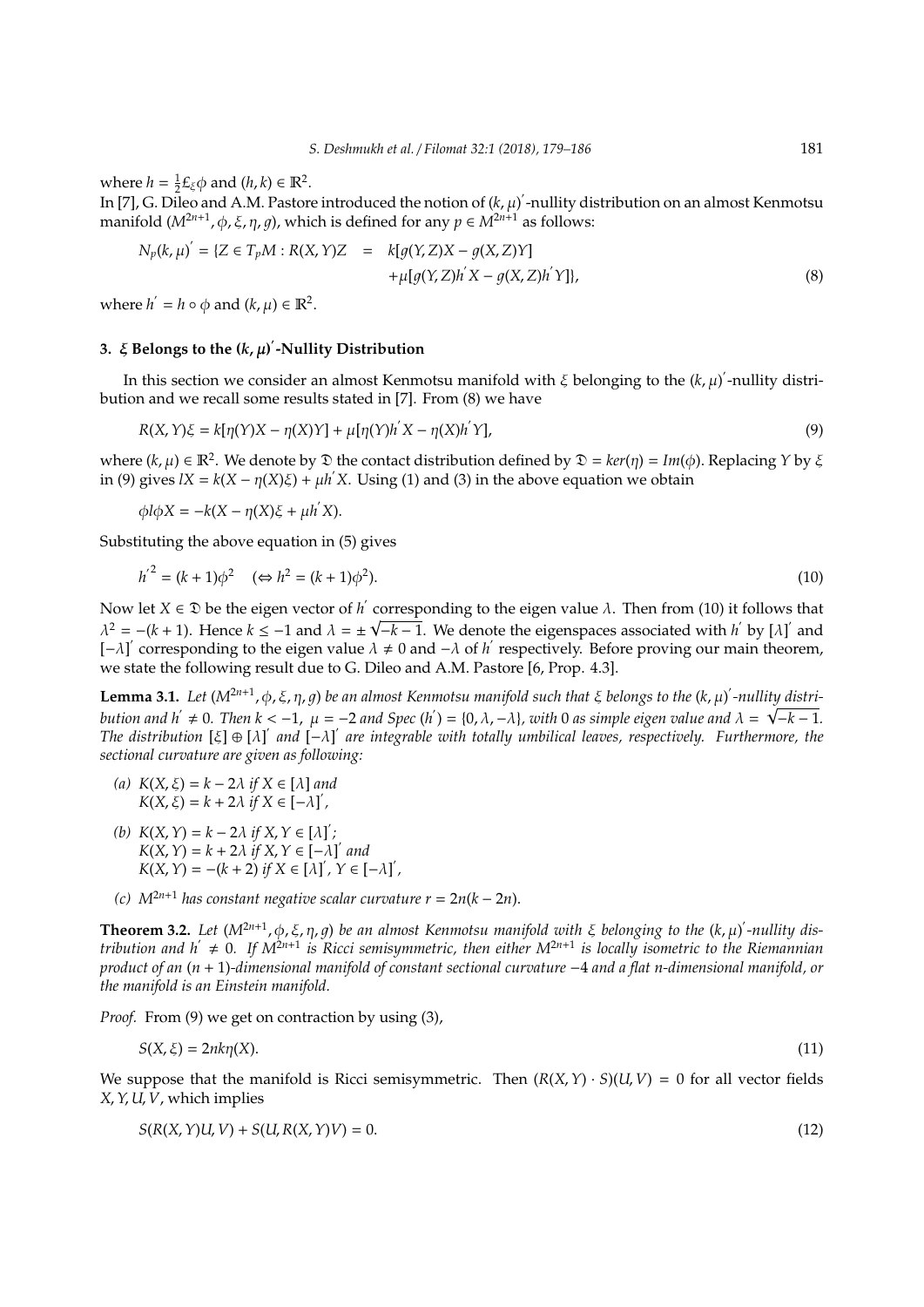Also from (9) it follows that

$$
R(X,\xi)Y = k[\eta(Y)X - g(X,Y)\xi] + \mu[\eta(Y)h'X - g(h'X,Y)\xi].
$$
\n(13)

Substituting  $Y = \xi$  in (12) and using (13) we obtain

$$
k\eta(U)S(X,V) - kg(X,U)S(\xi,V) + \mu\eta(U)S(h'X,V) - \mu g(h'X,U)S(\xi,V) + k\eta(V)S(U,X) - kg(X,V)S(U,\xi) + \mu\eta(V)S(U,h'X) - \mu g(h'X,V)S(U,\xi) = 0.
$$
 (14)

Again putting  $U = \xi$  in (14) and using (11) we get

$$
kS(X, V) + \mu S(h'X, V) - 2nk^2 g(X, V) - 2nk\mu g(h'X, V) = 0.
$$
\n(15)

Replacing *X* by *h*<sup>'</sup>*X* in (15) and using the fact  $h^2 = (k + 1)\phi^2$  yields

$$
kS(h'X,V) - \mu(k+1)S(X,V) - 2nk^2g(h'X,V) + 2nk\mu(k+1)g(X,V) = 0.
$$
\n(16)

Subtracting *k* multiple of (15) and  $\mu$  multiple of (16) we have

$$
(k2 + \mu2(k+1))[S(X, V) - 2nkg(X, V)] = 0.
$$
\n(17)

Since  $\mu$  = −2, the above equation reduces to

$$
(k+2)^{2}[S(X,V)-2nkg(X,V)]=0.
$$
\n(18)

Now we consider the following two cases:

case 1:  $k ≠ -2$ . It follows from (18) that

$$
S(X, V) = 2nkg(X, V),
$$
\n<sup>(19)</sup>

which implies that the manifold is an Einstein manifold.

case 2: *k* = −2. It follows from  $h^2 X = (k + 1)\phi^2 X$  for any  $X \in \chi(M)$  that the nonzero eigenvalue of *h*<sup>'</sup> is either 1 or −1, that is,  $\lambda = \pm 1$ . Without loss of any generality we now choose  $\lambda = 1$ , noticing  $\mu = -2$  and then it follows from Lemma 3.1 that  $K(X, \xi) = -4$  and for any  $X \in [\lambda]'$  and  $K(X, \xi) = 0$  for any  $X \in [-\lambda]'$ . Also from Lemma 3.1 we see that  $K(X, Y) = -4$  for any  $X, Y \in [\lambda]$ ;  $K(X, Y) = 0$  for any  $X, Y \in [-\lambda]$  and  $K(X, Y) = 0$  for any  $X \in [\lambda]$ ,  $Y \in [-\lambda]$ . As is shown in [7] that the distribution  $[\xi] \oplus [\lambda]$  is integrable with totally geodesic leaves and the distribution  $[-λ]$  is integrable with totally umbilical leaves by *H* = −(1 − *λ*)*ξ*, where *H* is the mean curvature vector field for the leaves of  $[-\lambda]$  immersed in  $M^{2n+1}$ . Noticing that  $\lambda = 1$ , then we known that two orthogonal distributions [ξ]⊕[λ]' and [-λ]' are both integrable with totally geodesic leaves immersed in  $M^{2n+1}$ . Then we conclude that  $M^{2n+1}$  is locally isometric to  $\mathbb{H}^{n+1}(-4) \times \mathbb{R}^n$ . This completes the proof.  $\square$ 

In [18] the authors studied semisymmetric almost Kenmotsu manifolds with  $\xi$  belonging to the  $(k, \mu)'$ -nullity distribution and in this case they obtain  $k = -2$ . Also  $R \cdot R = 0$  implies  $R \cdot S = 0$ . Therefore from Theorem 3.2 we obtain the result of [18] by Y. Wang and X. Liu.

**Corollary 3.3.** Let  $(M^{2n+1}, \phi, \xi, \eta, g)$  be an almost Kenmotsu manifold with  $\xi$  belonging to the  $(k, \mu)'$ -nullity dis $t$ ribution and  $h' \neq 0$ . If  $M^{2n+1}$  is semisymmetric, then  $M^{2n+1}$  is locally isometric to the Riemannian product of an (*n* + 1)*-dimensional manifold of constant sectional curvature* −4 *and a flat n-dimensional manifold.*

Again Ricci symmetry (∇*S* = 0) implies *R* · *S* = 0, therefore we can state the following: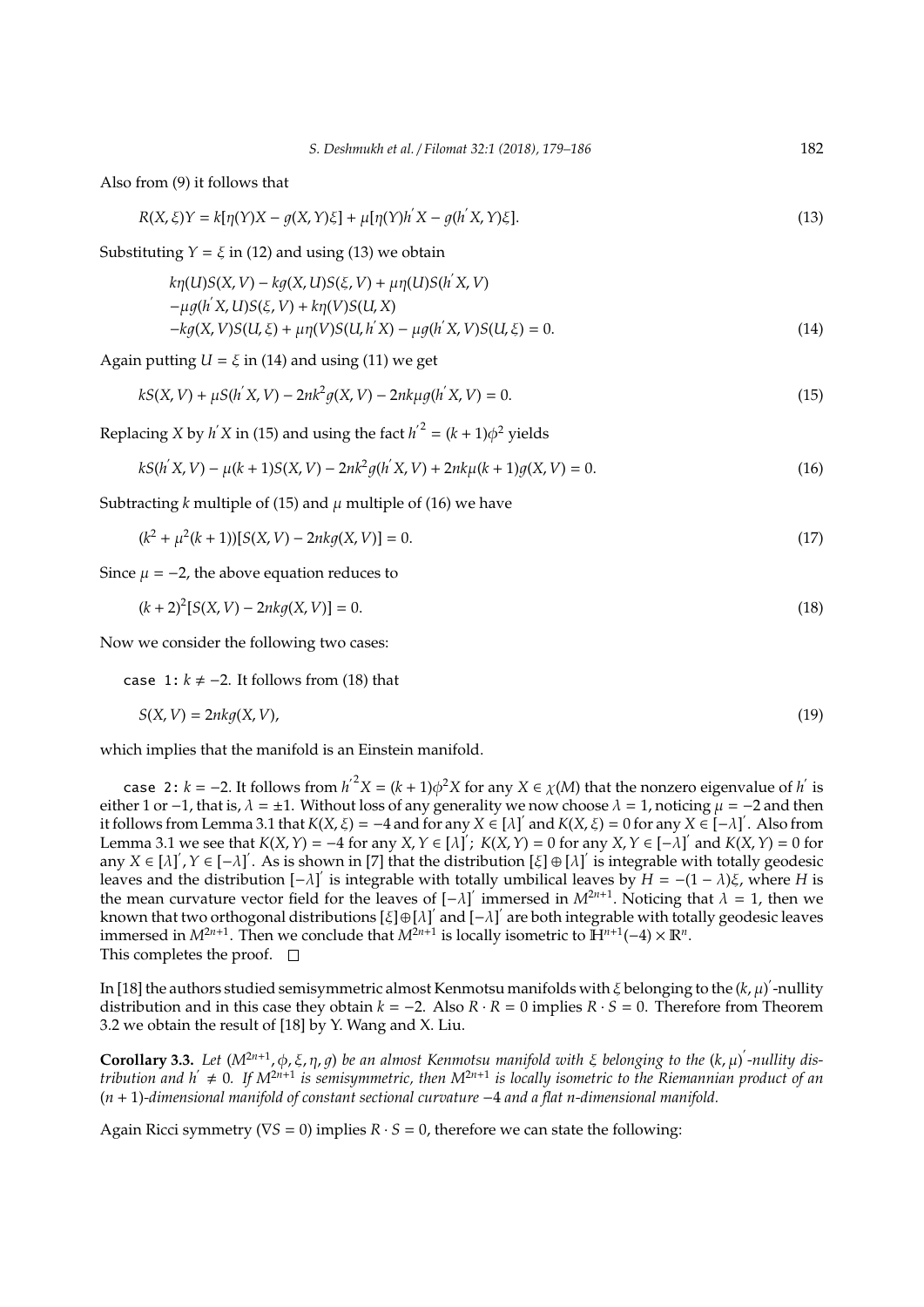**Corollary 3.4.** *A Ricci symmetric almost Kenmotsu manifold with* ξ *belonging to the* (*k*, µ) 0 *-nullity distribution with h*<sup>0</sup> , 0 *is locally isometric to the Riemannian product of an* (*n* + 1)*-dimensional manifold of constant sectional curvature* −4 *and a flat n-dimensional manifold, or an Einstein manifold.*

The above corollary generalizes the results of [6].

A Riemannain manifold is said to be Ricci-recurrent [14] if the Ricci tensor *S* is non-zero and satisfies the condition

$$
(\nabla_X S)(Y,Z)=A(X)S(Y,Z),
$$

where *A* is a non-zero 1-form.

In [9] J.B. Jun, U.C. De and Gautam Pathak prove that a Ricci-recurrent Riemannian manifold is Ricci semisymmetric. Hence we conclude the following:

**Corollary 3.5.** *A Ricci-recurrent almost Kenmotsu manifoldM*2*n*+<sup>1</sup> *with* ξ *belonging to the*(*k*, µ) 0 *-nullity distribution and h*<sup>0</sup> , 0 *is either locally isometric to the Riemannian product of an* (*n*+1)*-dimensional manifold of constant sectional curvature* −4 *and a flat n-dimensional manifold, or an Einstein manifold.*

#### **4.** ξ **Belongs to the (***k*, µ**)-Nullity Distribution**

This section is devoted to study Ricci semisymmetric almost Kenmotsu manifolds with ξ belonging to the  $(k, \mu)$ -nullity distribution.

From (7) we have

$$
R(X,Y)\xi = k[\eta(Y)X - \eta(X)Y] + \mu[\eta(Y)hX - \eta(X)hY],
$$
\n(20)

where  $(k, \mu) \in \mathbb{R}^2$ . Now we state the following:

**Lemma 4.1.** *( [7], Theorem* 4.1*) Let M*2*n*+<sup>1</sup> *be an almost Kenmotsu manifold of dimension* 2*n* + 1*. Suppose that the characteristic vector field* ξ *belongs to the* (*k*, µ)*-nullity distribution. Then k* = −1, *h* = 0 *and M*2*n*+<sup>1</sup> *is locally a warped product of an open interval and an almost Kähler manifold.* 

From (20) we get by using Lemma 4.1,

$$
S(X,\xi) = -2n\eta(X). \tag{21}
$$

By hypothesis the manifold under consideration is Ricci semisymmetric, therefore

$$
(R(X, Y) \cdot S)(U, V) = 0.
$$

Replacing  $Y$  by  $\xi$  in the above equation gives

$$
S(R(X, \xi)U, V) + S(U, R(X, \xi)V) = 0.
$$
\n(22)

From (20) it follows that

*R*(*X*, *ξ*)*U* =  $k[\eta(U, X) - q(X, U)\xi] + \mu[\eta(U)hX - q(hX, U)\xi].$ 

By Lemma 4.1 we get

$$
R(X,\xi)U = g(X,U)\xi - \eta(U)X.
$$
\n(23)

Now using (23) and (21) in (22) yields

$$
S(X, V) = -2ng(X, V),
$$

which implies that the manifold is an Einstein manifold.

Conversely, if the manifold is an Einstein manifold, then obviously the manifold is Ricci semisymmetric. Hence we can state the following: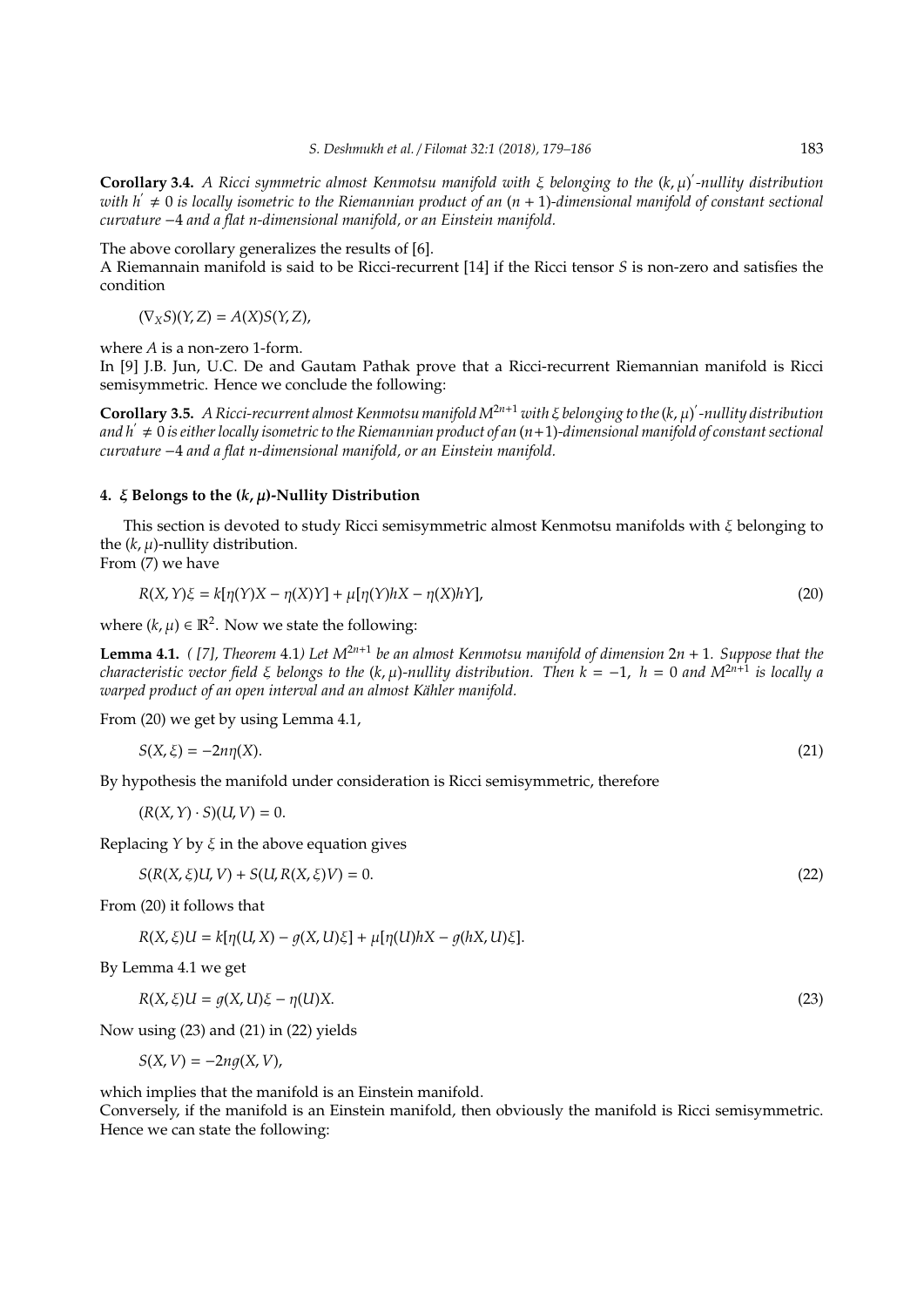**Theorem 4.2.** *Let* (*M*2*n*+<sup>1</sup> , φ, ξ, η, 1) *be an almost Kenmotsu manifold with* ξ *belonging to the* (*k*, µ)*-nullity distribution. Then M*2*n*+<sup>1</sup> *is Ricci semisymmetric if and only if the manifold is an Einstein manifold.*

Since semisymmetric manifold  $(R \cdot R = 0)$  implies Ricci semisymmetric  $(R \cdot S = 0)$  and locally symmetric manifold ( $\nabla R = 0$ ) implies Ricci symmetric ( $\nabla S = 0$ ) and also  $\nabla S = 0$  implies  $R \cdot S = 0$ , therefore Theorem 4.2 generalizes the Theorem of [18].

From Theorem 4.2 and the above discussions we can conclude the following:

**Corollary 4.3.** *Let* (*M*2*n*+<sup>1</sup> , φ, ξ, η, 1) *be an almost Kenmotsu manifold with* ξ *belonging to the* (*k*, µ)*-nullity distribution. Then the following conditions are equivalent:*

- *(a) M*2*n*+<sup>1</sup> *is an Einstein manifold;*
- *(b)*  $\nabla S = 0$ *;*
- $(c)$   $R \cdot S = 0$ .

## **5. Example of a 5-Dimensional Almost Kenmotsu Manifold**

In this section, we construct an example of an almost Kenmotsu manifold such that ξ belongs to the  $(k, \mu)'$ -nullity distribution and  $h' \neq 0$ , which is an Einstein manifold. We consider 5-dimensional manifold  $M = \{(x, y, z, u, v) \in \mathbb{R}^5\}$ , where  $(x, y, z, u, v)$  are the standard coordinates in  $\mathbb{R}^5$ . Let  $\xi$ ,  $e_2$ ,  $e_3$ ,  $e_4$ ,  $e_5$  are five vector fields in  $\mathbb{R}^5$  which satisfies [7]

 $[\xi, e_2] = -2e_2$ ,  $[\xi, e_3] = -2e_3$ ,  $[\xi, e_4] = 0$ ,  $[\xi, e_5] = 0$ ,  $[e_i, e_j] = 0$ , where  $i, j = 2, 3, 4, 5$ .

Let  $q$  be the Riemannian metric defined by

 $q(\xi, \xi) = q(e_2, e_2) = q(e_3, e_3) = q(e_4, e_4) = q(e_5, e_5) = 1$ and  $g(\xi, e_i) = g(e_i, e_j) = 0$  for  $i \neq j$ ;  $i, j = 2, 3, 4, 5$ .

Let  $\eta$  be the 1-form defined by

$$
\eta(Z) = g(Z, \xi),
$$

for any  $Z \in \chi(M)$ . Let  $\phi$  be the (1, 1)-tensor field defined by

 $\phi(\xi) = 0$ ,  $\phi(e_2) = e_4$ ,  $\phi(e_3) = e_5$ ,  $\phi(e_4) = -e_2$ ,  $\phi(e_5) = -e_3$ .

Using the linearity of  $\phi$  and  $q$  we have

 $η(ξ) = 1, ϕ<sup>2</sup>Z = −Z + η(Z)ξ$ 

and

 $q(\phi Z, \phi U) = q(Z, U) - \eta(Z)\eta(U),$ 

for any *Z*,  $U \in \chi(M)$ . Moreover,

$$
h'\xi = 0
$$
,  $h'e_2 = e_2$ ,  $h'e_3 = e_3$ ,  $h'e_4 = -e_4$ ,  $h'e_5 = -e_5$ .

The Levi-Civita connection  $\nabla$  of the metric tensor q is given by Koszul's formula which is given by

 $2g(\nabla_X Y, Z) = Xg(Y, Z) + Yg(Z, X) - Zg(X, Y)$  $-q(X,[Y,Z]) - q(Y,[X,Z]) + q(Z,[X,Y]).$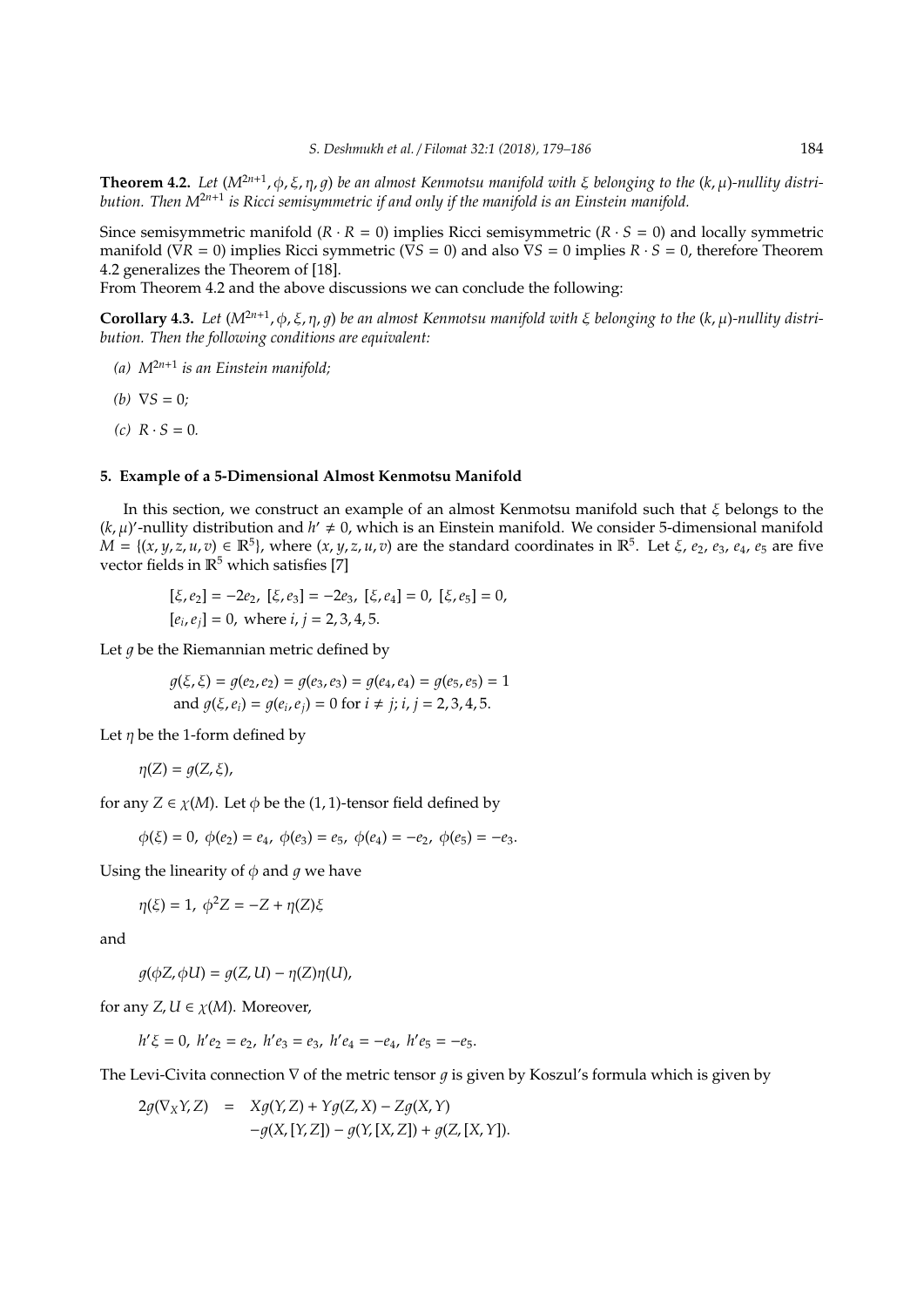Using Koszul's formula we get the following:

$$
\nabla_{\xi}\xi = 0, \nabla_{\xi}e_2 = 0, \nabla_{\xi}e_3 = 0, \nabla_{\xi}e_4 = 0, \nabla_{\xi}e_5 = \xi,
$$
  
\n
$$
\nabla_{e_2}\xi = 2e_2, \nabla_{e_2}e_2 = -2\xi, \nabla_{e_2}e_3 = 0, \nabla_{e_2}e_4 = 0, \nabla_{e_2}e_5 = 0,
$$
  
\n
$$
\nabla_{e_3}\xi = 2e_3, \nabla_{e_3}e_2 = 0, \nabla_{e_3}e_3 = -2\xi, \nabla_{e_3}e_4 = 0, \nabla_{e_3}e_5 = 0,
$$
  
\n
$$
\nabla_{e_4}\xi = 0, \nabla_{e_4}e_2 = 0, \nabla_{e_4}e_3 = 0, \nabla_{e_4}e_4 = 0, \nabla_{e_4}e_5 = 0,
$$
  
\n
$$
\nabla_{e_5}\xi = 0, \nabla_{e_5}e_2 = 0, \nabla_{e_5}e_3 = 0, \nabla_{e_5}e_4 = 0, \nabla_{e_5}e_5 = 0.
$$

In view of the above relations we have

$$
\nabla_X \xi = -\phi^2 X + h' X,
$$

for any *X*  $\in \chi(M)$ . Therefore, the structure  $(\phi, \xi, \eta, g)$  is an almost contact metric structure such that  $d\eta = 0$ and  $d\Phi = 2\eta \wedge \Phi$ , so that *M* is an almost Kenmotsu manifold.

By the above results, we can easily obtain the components of the curvature tensor *R* as follows:

$$
R(\xi, e_2)\xi = 4e_2, R(\xi, e_2)e_2 = -4\xi, R(\xi, e_3)\xi = 4e_3, R(\xi, e_3)e_3 = -4\xi,
$$
  
\n
$$
R(\xi, e_4)\xi = R(\xi, e_4)e_4 = R(\xi, e_5)\xi = R(\xi, e_5)e_5 = 0,
$$
  
\n
$$
R(e_2, e_3)e_2 = 4e_3, R(e_2, e_3)e_3 = -4e_2, R(e_2, e_4)e_2 = R(e_2, e_4)e_4 = 0,
$$
  
\n
$$
R(e_2, e_5)e_2 = R(e_2, e_5)e_5 = R(e_3, e_4)e_3 = R(e_3, e_4)e_4 = 0,
$$
  
\n
$$
R(e_3, e_5)e_3 = R(e_3, e_5)e_5 = R(e_4, e_5)e_4 = R(e_4, e_5)e_5 = 0.
$$

With the help of the expressions of the curvature tensor we conclude that the characteristic vector field  $\xi$  belonging to the  $(k, \mu)'$ -nullity distribution, with  $k = -2$  and  $\mu = -2$ .

Using the expressions of the curvature tensor we find the values of the Ricci tensor *S* as follows:

$$
S(\xi,\xi)=S(e_2,e_2)=S(e_3,e_3)=-8,\ S(e_4,e_4)=S(e_5,e_5)=0.
$$

This shows that the manifold is Ricci semisymmetric. Since  $\{\xi, e_2, e_3, e_4, e_5\}$  forms a basis, any vector field *X*,  $Y \in \chi(M)$  can be written as

 $X = a_1\xi + a_2e_2 + a_3e_3 + a_4e_4 + a_5e_5$ 

and

 $Y = b_1 \xi + b_2 e_2 + b_3 e_3 + b_4 e_4 + b_5 e_5$ 

where  $a_1$ ,  $a_2$ ,  $a_3$ ,  $a_4$ ,  $a_5$ ,  $b_1$ ,  $b_2$ ,  $b_3$ ,  $b_4$ ,  $b_5 \in \mathbb{R} \setminus \{0\}$  such that  $a_4b_4 + a_5b_5 = 0$ . Hence,

$$
g(X, Y) = a_1b_1 + a_2b_2 + a_3b_3
$$

and

$$
S(X, Y) = -8(a_1b_1 + a_2b_2 + a_3b_3).
$$

Therefore, we see that  $S(X, Y) = -8q(X, Y)$ , that is, the manifold *M* is an Einstein manifold. Thus Theorem 3.2 is verified.

### **References**

- [1] D.E. Blair, Contact manifold in Riemannian geometry.Lecture Notes on Mathematics, Springer, Berlin 509(1976).
- [2] D.E. Blair, Riemannian geometry on contact and symplectic manifolds, Progr. Math., 203.
- [3] D.E. Blair, T. Koufogiorgos and B.J. Papantoniou, Contact metric manifolds satisfying a nullity condition, Israel. J. Math. 91(1995), 189–214.